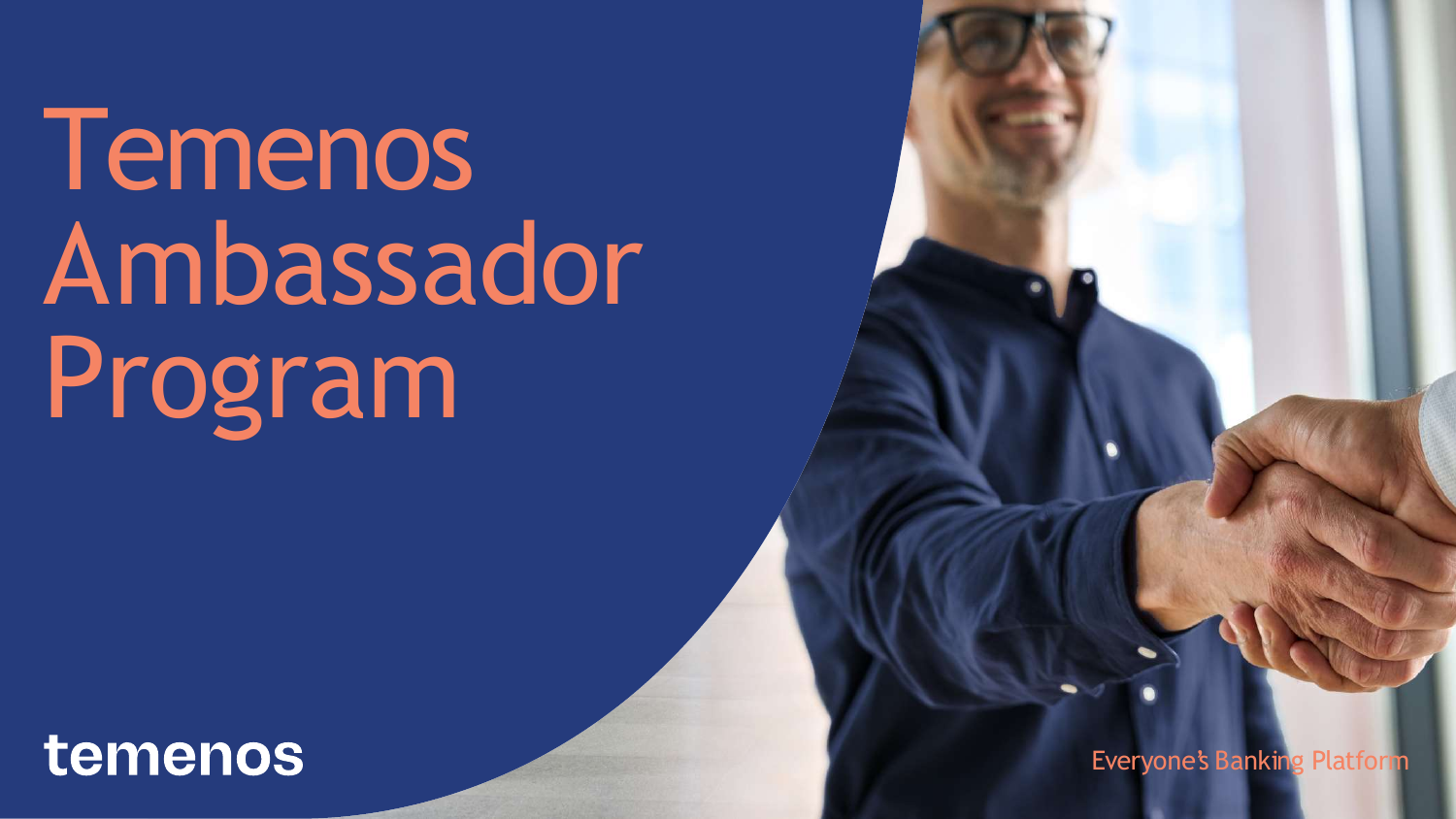

Customers are Temenos' most valuable assets. Our goal is to support your success with our market leading solutions. By enabling you to promote your accomplishments among key industry players, the Temenos Ambassador Program provides you with a chance to leverage this success.

#### Join the Temenos Ambassador Program to showcase your success story

Participating in the Temenos Ambassador Program benefits you and your company by:

•Generating positive exposure for your organisation, your people, and your products and services.

- Sharing your experience.
- Showing how your use of technology provides better business solutions and improved customer service.
- •Offering you networking opportunities that allow you to gather valuable insights from your peers.
- •Positioning your company spokespeople as thought leaders.

#### Temenos Ambassador Program reference activities options

The Temenos Ambassador Program provides many flexible opportunities for your company to gain visibility and recognition by sharing your achievements with peers, industry analysts or the press:

- Site visits or one-to-one phone discussions: host a site visit or hold a telephone conversation with a Temenos customer or prospective client and share your achievements and best practices with the use of Temenos solutions. The call or meeting is organised through your Temenos account manager.
- Case studies: participate in a case study to describe how your organisation overcame business and technology challenges and the benefits gained by joining forces with Temenos.
- Speaking engagements: share your success story at an event.
- Participate in the Temenos CEO Navigator survey and receive an audit report.
- Press and analyst activities: showcase your company's success by participating in an interview with the press or talk to industry analysts and gain insightful information on industry trends.



Join the Temenos Ambassador Program to enjoy all the program's benefits

- Positive exposure for your organisation
- Demonstrate thought leadership
- Expand your network
- Accrue valuable rewards points

#### Key Benefits

• Customer quotes: give a quote focused on your success with Temenos solutions for publication in marketing collateral and / or our company website.

Select the activities you want to engage in according to your availability and corporate policy. We seek your permission prior to any reference activity to reconfirm your agreement to participate. For any reference piece, you review and approve the messages related to your company before it is published.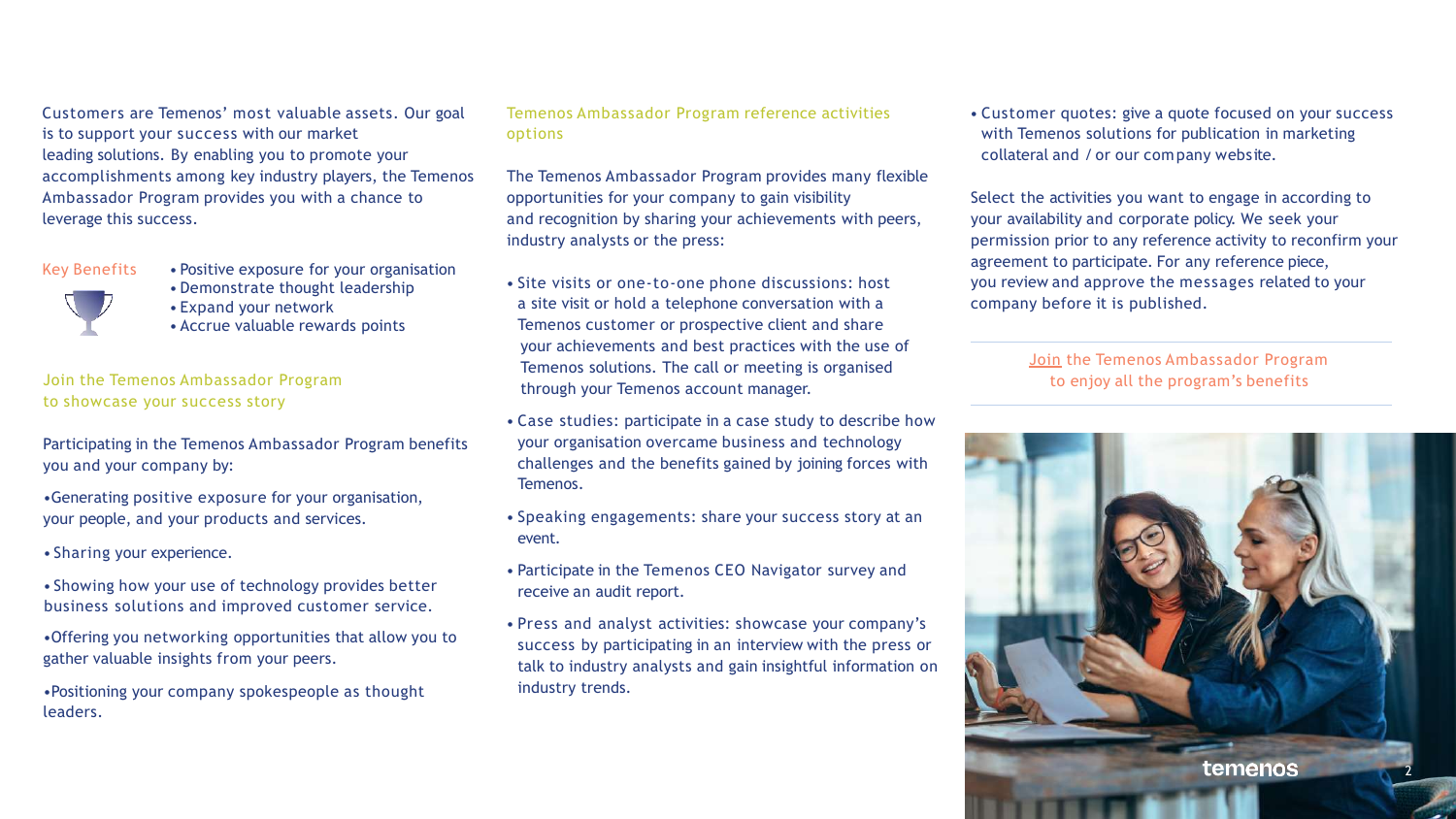#### Rewards you can redeem with your po Temenos Learning Community (TLC) membership - Infinity Temenos Learning Community (TLC) membership - Multifo **Activities** Temenos Community Forum (TCF) entry pass An annual event that brings together banking executives, industry experts, fintechs, partners and Temenos experts and leaders Temenos Learning Community (TLC) membership (all products) A cloud-based, individual one-year subscription service, which delivers 24x7 access to online training and certification to all Temenos products Get more info here A cloud-based, individual one-year subscription service, which delivers 24x7 access to online training and certification for Temenos Infinity product

| nts                    |       | Sandbox "the art of possible"                                                                                                                                                                                                                                                                                            | 2,000 |
|------------------------|-------|--------------------------------------------------------------------------------------------------------------------------------------------------------------------------------------------------------------------------------------------------------------------------------------------------------------------------|-------|
| <b>Points Required</b> |       |                                                                                                                                                                                                                                                                                                                          |       |
|                        | 2,000 | This sandbox offers the capability to trial and test<br>Temenos products, witness their ease and flexibility<br>and make informed buying decisions. It also provides<br>access to the Temenos Banking Cloud service<br>catalogue and the ability to provision a Sandbox                                                  |       |
| ucts)                  | 2,000 | Packaged Service session with an expert                                                                                                                                                                                                                                                                                  | 1,000 |
|                        |       | Thour with an expert to discuss how services can<br>support your future plans, i.e upgrade, performance<br>health, cloud readiness and governance.                                                                                                                                                                       |       |
|                        |       | Outside-In model                                                                                                                                                                                                                                                                                                         | 1,000 |
|                        | 1,400 | The Outside-In is a powerful tool that provides<br>insights into how a particular bank's performance<br>- across certain areas - benchmarks against the<br>bottom, average and top quartile of its peers.<br>Furthermore, it identifies areas where ROI can be<br>maximized and highlights possible paths that customers |       |
| nds                    | 800   | could pursue to become "best in class" - all<br>packaged in a c.20 page report                                                                                                                                                                                                                                           |       |

A cloud-based, individual one-year subscription service, which delivers 24x7 access to online training and certification for Temenos Multifonds products

### Reap the rewards

We understand your time is valuable. To thank you for your time and effort, we have created a valuable reward scheme. For each reference activity you partake in, points are allocated to you upon completion of the activity.

| Points you are earning                          |                      |  |
|-------------------------------------------------|----------------------|--|
| <b>Activities</b>                               | <b>Points earned</b> |  |
| <b>ASSETS and ACTIVITIES</b>                    |                      |  |
| Client quote or short paragraph in brochure     | 500                  |  |
| Case study                                      | 2,000                |  |
| <b>Short video</b>                              | 500                  |  |
| Case study video                                | 1,000                |  |
| Speaking at an event                            | 800                  |  |
| Reference letter or reference details           | 500                  |  |
| <b>Temenos CEO Navigator survey</b>             | 3,000                |  |
| TALKING TO ANOTHER TEMENOS CUSTOMER OR PROSPECT |                      |  |
| Reference meetings at events                    | 500                  |  |
| Reference call                                  | 1,000                |  |
| Reference onsite visit                          | 1,500                |  |
| <b>PR and ANALYSTS</b>                          |                      |  |
| Press meeting or call                           | 1,000                |  |
| Press release (including a quote)               | 1,000                |  |
| Blog creation (including a quote)               | 1,000                |  |
| Article creation to be published in the media   | 2,000                |  |
| <b>Investor call</b>                            | 1,000                |  |
| Analyst meeting or call                         | 1,000                |  |
| Short analyst survey                            | 1,000                |  |
| Long analyst survey                             | 3,000                |  |
| Press Release (without a quote)                 | 500                  |  |
| Blog creation (without a quote)                 |                      |  |

#### Participants have the possibility to redeem points against rewards once they have accumulated the required number of points. Reward points are not refundable. Statements summarising your points balance are emailed to you on a

monthly basis.